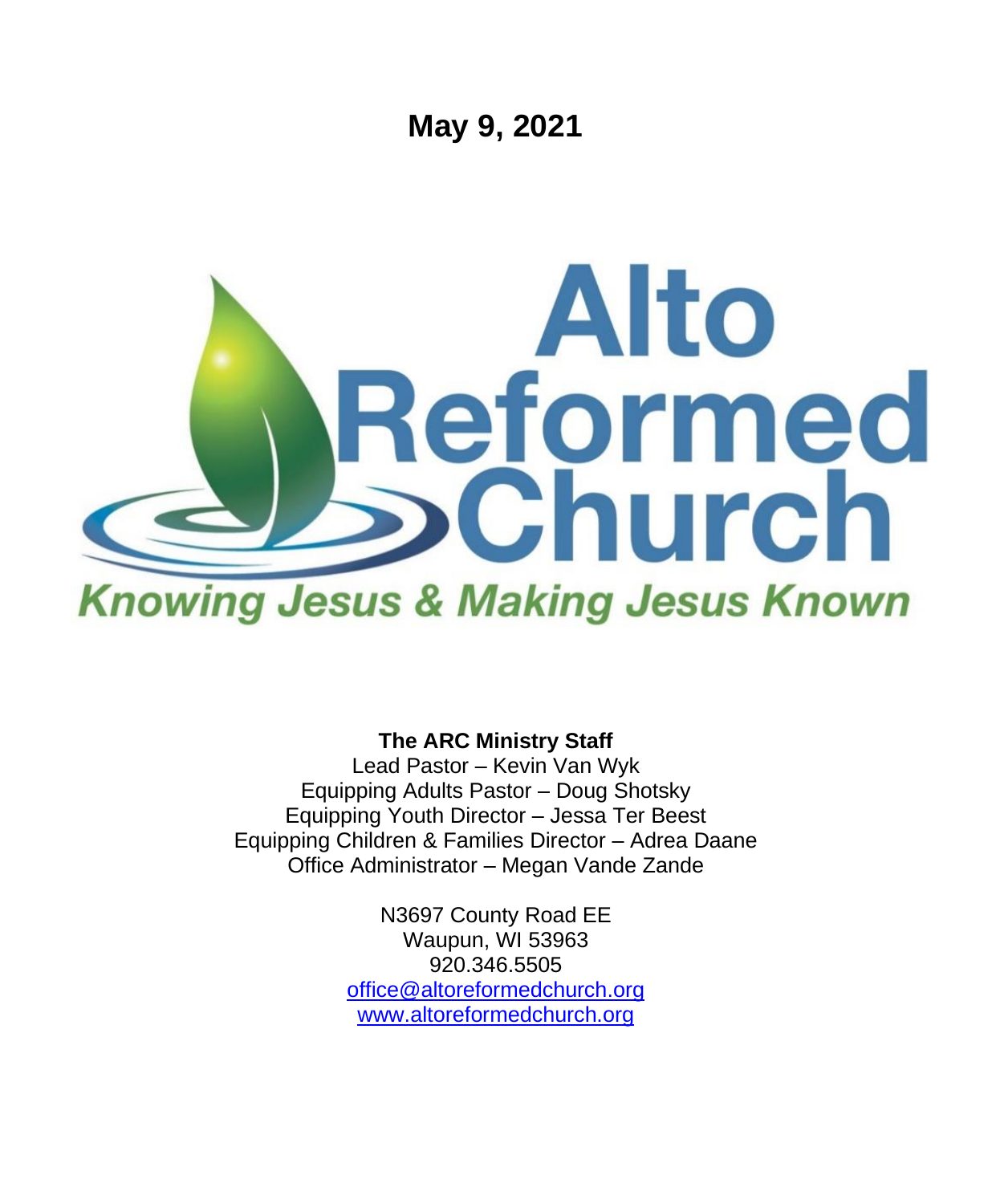### **We Approach God**

K-5<sup>th</sup> Grade (10am) – "Counting on God" Welcome & Announcements Baptisms (10am) – Colbie Lynn, daughter of Ryan & Breanna Vande Zande Collin James, son of Nate & Jenna Bille

Praise Singing \*"How Great is Our God" \*"Lord, I Need You" \*"Blessed Be Your Name"

Congregational Prayer

PreK (10am) – "Zacchaeus", "The Butterfly Song", "Hosanna Rock"

#### **We Hear God's Word**

Children's Message

Message – Titus Chapter 1 – Leadership is Influence; What's influencing you? Scripture – Titus 1:1-1:16

## **We Respond to God**

Prayer Blessing

*\*songs played at both 8am & 10am services*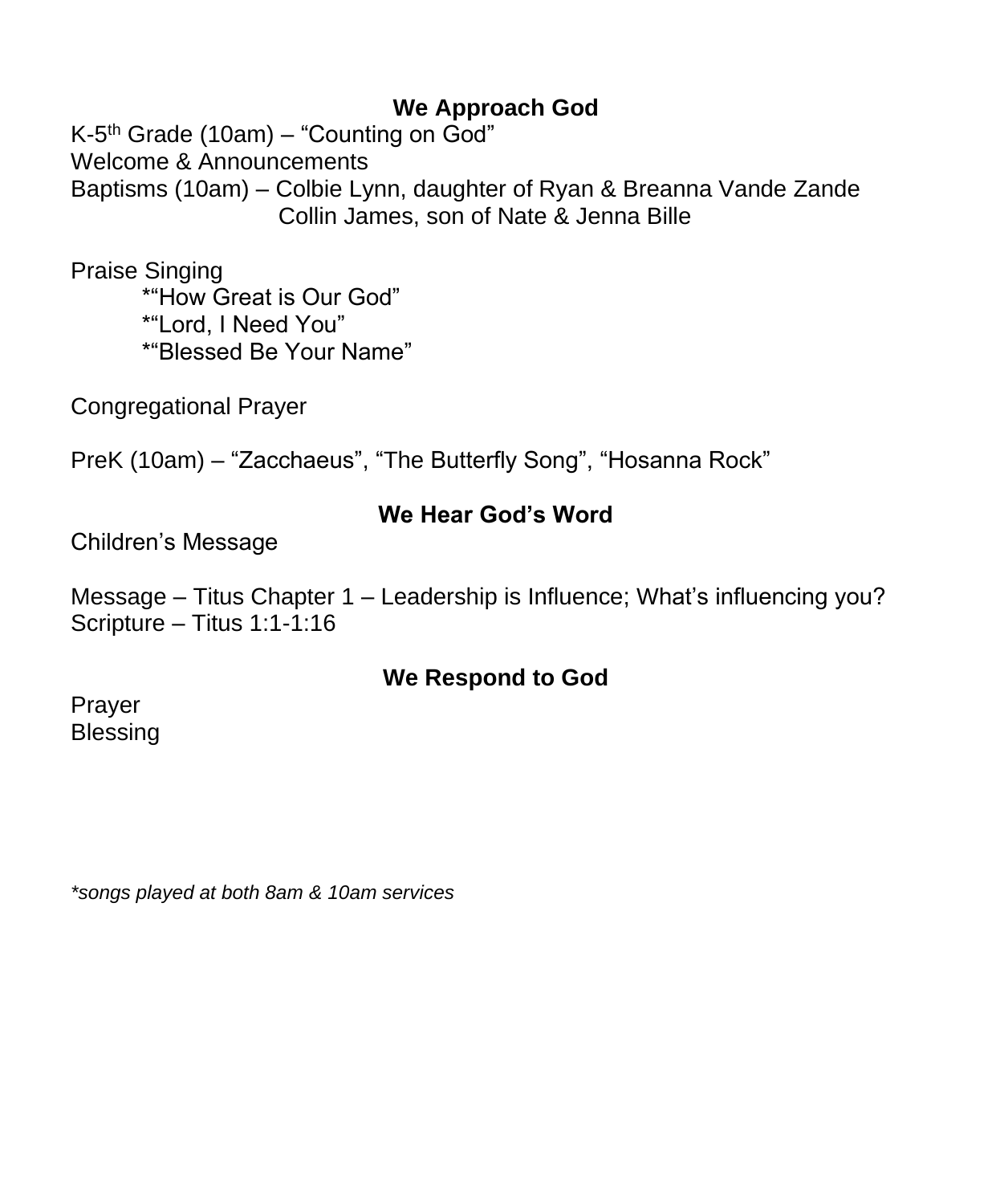

#### **Sermon Notes: Titus Chapter 1 – Leadership is Influence; What's influencing you?**

**Key Scripture: Titus 1:1-1:16**

**Galatians 6:7-8** - *7 Do not be deceived: God cannot be mocked. A man reaps what he sows. 8 Whoever sows to please their flesh, from the flesh will reap destruction; whoever sows to please the Spirit, from the Spirit will reap eternal life.* 

**John 15:18-19** - *18 "If the world hates you, keep in mind that it hated me first. 19 If you belonged to the world, it would love you as its own. As it is, you do not belong to the world, but I have chosen you out of the world. That is why the world hates you.*

**TITUS IN THE NEW TESTAMENT (Other than the whole book of Titus!): Galatians 2:1-5/ Acts 15:2 (Titus is one of the "other believers" as confirmed by Gal. 2:1-5)/2 Corinthians 2:12-13, 8:6, & 8:16-24/ 2 Timothy 4:10**

**2 Quotes from John Maxwell:** "Everything rises and falls on leadership." "Leadership is influence - nothing more, nothing less."

**James 1:12-16** - *12 God blesses those who patiently endure testing and temptation. Afterward they will receive the crown of life that God has promised to those who love him. 13 And remember, when you are being tempted, do not say, "God is tempting me." God is never tempted to do wrong, and he never tempts anyone else. 14 Temptation comes from our own desires, which entice us and drag us away. 15 These desires give birth to sinful actions. And when sin is allowed to grow, it gives birth to death. 16 So don't be misled, my dear brothers and sisters. (NLT)*

"Your reaction to what has happened, will determine what will happen." **-Rob Collins**

#### **Application:**

**1**. Challenge, not only to the Elders, but to the congregation. Read Titus 1:5-9 and ask God where you need to grow. Not only in character and holding to the standard of God's truth, but being able to refute those who oppose it.

**2**. Identify and cut-off influences that are planting seeds in your life, or the lives of your children, that are leading your or their thoughts and actions away from what God would want.

**3**. Know God's Word. Read it. Learn it. Understand it. Don't just read to read, immerse your soul in it, by all means necessary.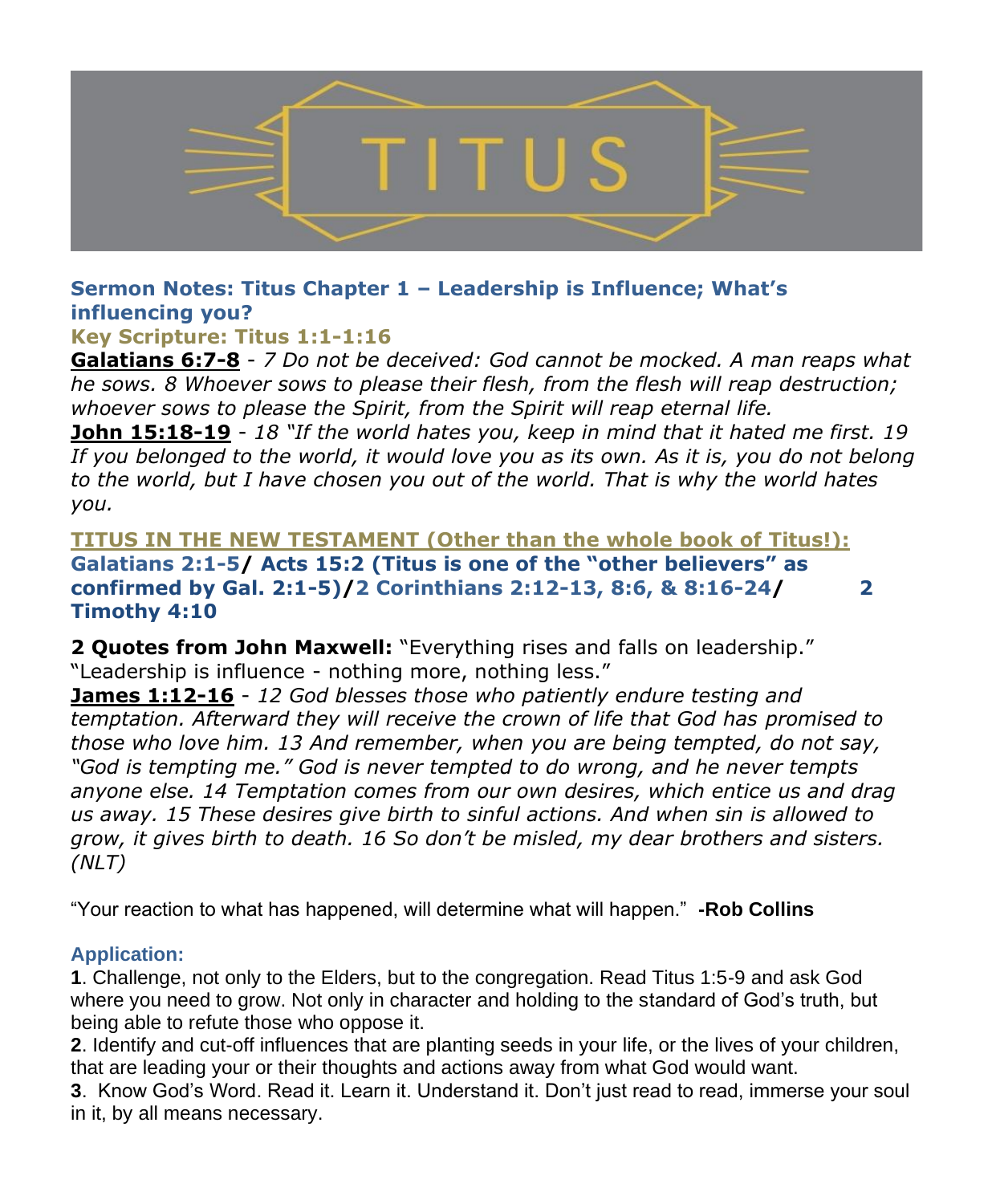## *Upcoming Events*

**May 9** 8:00am – Pastor Doug

- 9:00am Last Day of Sunday School, Discovering Membership Class
- 10:00am Pastor Doug, PreK-5<sup>th</sup> Graders Sing
- **May 11** 8:00am Prayer Meeting
- 7:00pm Consistory Meeting
- **May 12** 7:30pm High School Youth Group
- **May 13** 7:00pm Worship Ministry Team Meeting
- **May 15** 9:00am Worship Practice
- May 16 8:00am Youth Service
	- 9:00am Men's Ministry Team Meeting
		- 10:00am Youth Service
		- 5:30pm Youth Praise Band
		- 6:00pm Jr Choir
		- 6:30pm Middle School Youth Group

## *Youth News*

**Middle School** – No Youth Group tonight! Spend some quality time with your mom and we'll be back together for a bonfire, games, and question and answer night next week - drop your questions off in the Youth Director mailbox or send them in a text.

**High School** – We'll have a bonfire and hang out Wednesday night, 7:30-9, weather permitting. See you there!

**Youth Service** – Sunday May 16<sup>th</sup>, all high school and middle school students should be at church by 9am (with the exception of those helping with the 8am service).

# *Opportunities to Get Involved*

**Vacation Bible School** for all 3 year olds – incoming 5<sup>th</sup> graders is June 21-25! Registration is open during the month of May. Register at [https://forms.gle/2sRFtPbFdP4UdZcY9.](https://na01.safelinks.protection.outlook.com/?url=http%3A%2F%2Flinks.breezechms.com%2Fls%2Fclick%3Fupn%3DtQDFDhR0nEOlNZKVZKv2dEg3OvQj0a-2B5JGz-2BxseoSu7E1vrB4h1oWm780fyouqtOIDPhuqgk6gtRbvbfrsRnhz9n1Yzr7nEKxVFkFpFKMxkoh59vDzmQ9InMUqi7hhmFaC5z1PN2AvrM3unEMEa02RX9nneHZEL9IAMDaT3bOa4-3DgWdR_U8-2FzRMA8pwK6BcKXi4HrKpKb3fHOB0elU-2BAvqxm-2FKiS6MX4G8HavMkPn-2FWG1iyelCyfb4on5Jd4Cr5hOkCAL7JAbucdGJcE7uY5pIc9fpB9oSKqPBdARmBvkWDI1i4I-2FHjYF8zSDS6BnT1ywYfruA8S6l8so-2FCOZgyybP8atCvbcntEMCWksHN5VdNMvUNFCSZHAmE7gRQdbzR8OTz4wHTAQm01cysl6nhd8jovXqP9ZhJwuCow3pgwZuTDJg6awLTL6DMoT0RXDC3H51cr5Z4qrOsl2eOeKwRc8H3Mx4Oo-3D&data=04%7C01%7C%7C5398d0f64eef47d46c6d08d90be2bcf2%7C84df9e7fe9f640afb435aaaaaaaaaaaa%7C1%7C0%7C637553890719092207%7CUnknown%7CTWFpbGZsb3d8eyJWIjoiMC4wLjAwMDAiLCJQIjoiV2luMzIiLCJBTiI6Ik1haWwiLCJXVCI6Mn0%3D%7C1000&sdata=p7YtKll%2FzvrteEcGfyTP2RV2ZgH4PFt4ipVlpPevG0g%3D&reserved=0) We have volunteer opportunities, donation requests, and music CD's available at the Children & Families Resource Center (across from the elevator). Any questions, please contact Adrea.

# *Bulletin Board News*

**Offering** may be placed in one of the three white offering boxes located in the lobby. Upcoming benevolent schedule: 5/9 Regular Benevolence, 5/16 Waupun & Brandon Food Pantry, 5/23 Missionary Salary, 5/30 Audio Scriptures.

**Congrats** to Rollie Schroeder as he celebrates his 82<sup>nd</sup> birthday today.

**Lost & Found –** Please check the table in the lobby for any items you may be missing.

**Media Delivery Volunteers Needed –** If you are interested in volunteering to deliver CDs/DVDs to our shut-ins and visiting with them, please contact Megan by Wednesday, May 12<sup>th</sup>.